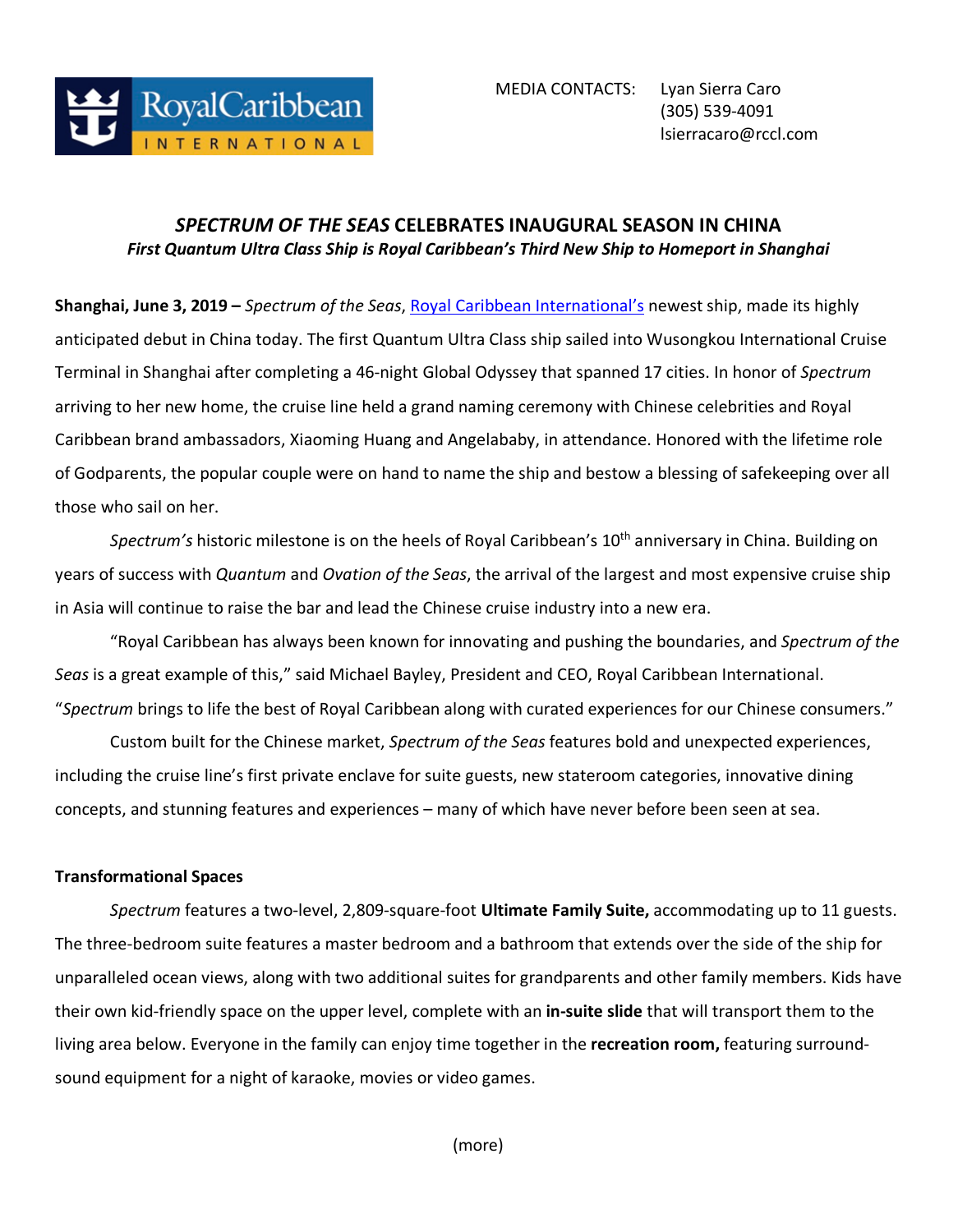Glowing on the aft of the ship is Sky Pad, a virtual reality (VR), bungee trampoline experience, where guests can strap in, don a VR headset and be transported to another time and planet with three new games: Jump Rally, Sugar Leap and Bass Bouncer. The out-of-this-world experience is for guests of all ages and can be enjoyed without headsets, for those who prefer to look out over the ocean as they leap toward the sky.

### **Exclusive Suite Club**

The **Suite Club** on decks 13 through 16 offers Royal Caribbean's first exclusive suites-only area, which features 36 Golden Suites and 106 Silver Suites. The Golden Suites and Silver Suites have exclusive access, elevator, as well as a private restaurant and lounge. In addition to a range of amenities, Gold Suite guests may access The Balcony, a private outdoor space with the best views of the sea; and The Boutique, which can be reserved for private shopping, intimate parties and wine tastings. Travelers in suites are also provided with a dedicated team of Royal Concierges who provide excellent value-added services, including concierge services, Royal embarkation, enhanced food and beverage experiences, and exclusive room service.

### **Diverse Dining Options**

On board Royal Caribbean's newest ship are 33 dining options to meet the diverse preferences of its guests. The lineup includes innovative dining concepts such as: **Sichuan Red**, a brand-new restaurant debuting on *Spectrum* that features authentic cuisine from the Sichuan province of China; a traditional tea room and café parlor known as Leaf and Bean, where guests can enjoy a range of authentic Chinese teas, classic coffee drinks as well as freshly baked Chinese and Western desserts and pastries; **Teppanyaki**, offering authentic oriental flavors cooked in Japan's traditional teppanyaki style; **Splashaway Café**, near the kids' pool area; and the **Noodle Bar,**  which serves up freshly made noodles and live chef demonstrations.

Introduced on the Quantum Ultra Class, the main dining room has been combined into one awe-inspiring, three-level dining room with 1,844 seats. The complimentary venue also serves a variety of Chinese and Western a la carte options that rotate every day of an itinerary. Vacationers looking for a more casual dining venue, the Windjammer Marketplace on *Spectrum* has been designed to be 20% larger than those on Quantum Class ships. The laidback option offers a wide selection of Chinese and Western dishes.

(more)